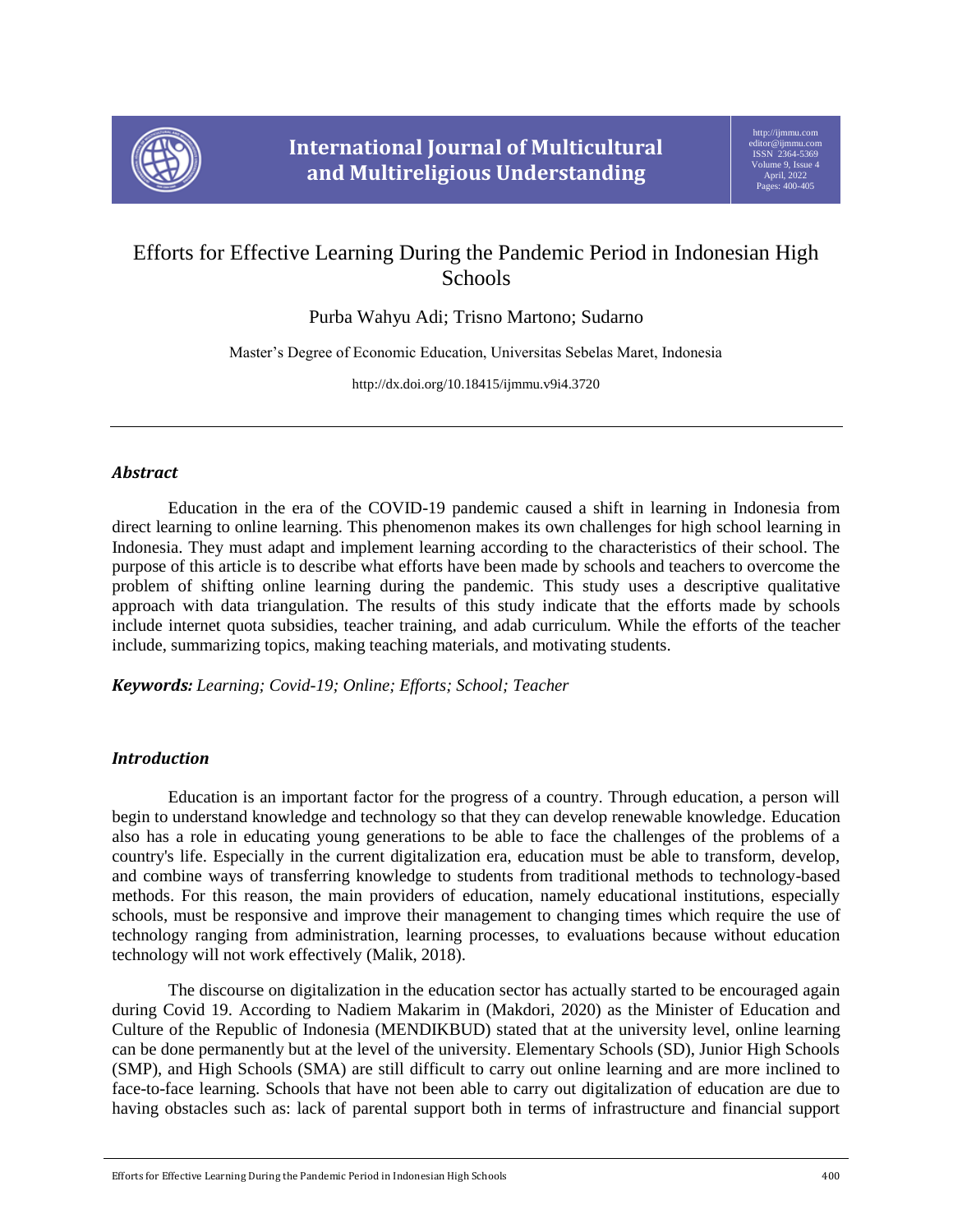(Abuhammad, 2020), lack of facilities and infrastructure in schools (Sukendro et al., 2020) (Adi, Martono, & Sudarno, 2021). The barriers to digitizing education must be addressed by copying the school management system that has successfully implemented digitization.

The challenge of digitalization in the field of education is now more serious because the outbreak of the covid-19 virus requires that all activities must be carried out from home through digital-based technology or what is called work from home (WFH). Learning during this pandemic requires schools to change the paradigm from what was originally offline learning to full online-based learning. All components in the education sector must quickly adopt policies from the ministry of education and schools for effective learning management. According to UNESCO (2020) school closures during the pandemic have the potential to cause 23.8 million students to drop out of school.

Based on these problems, senior high schools must reform learning models and methods during the pandemic, especially in accordance with the abilities of schools, teachers, parents, and students. Therefore, one of the concentrations of discussion raised in this article is to reveal what efforts have been made to overcome learning problems during the pandemic, especially in the perspective of the school and the teacher as implementers in the field.

## **The Role of Digital-Based Learning**

Almost all learning in the pandemic era uses internet facilities. The purpose of using information technology according to (Sutarman, 2009) is to solve problems, open up creativity and increase effectiveness and efficiency in doing work. Meanwhile, according to (Asmani, 2011) there are 7 roles of Information and Communication Technology in education, namely:

- 1. Source of Knowledge
- 2. A meeting place for students
- 3. Generating initiatives in teaching and learning activities
- 4. Supporting tools to overcome the limitations of the five senses
- 5. Components of the curriculum
- 6. Balancing individual learning styles
- 7. Important infrastructure of educational institutions

#### *Research Methods*

This study uses a qualitative descriptive approach. Data collection techniques using direct observation, interviews, and documentation. The research subject is an Islamic high school in the city of Solo, Indonesia. Direct observations were carried out with teachers and students who were directly involved in learning during the pandemic. The data processing technique uses triangulation.

#### *Results and Discussion*

Learning during the pandemic is a challenge for Indonesian high schools. These challenges include: unstable connections, reduced student activity and decreased student motivation. This requires appropriate efforts to overcome the challenges of learning during the pandemic, both from school programs, the teachers concerned and the integration of technology-based learning facilities and infrastructure.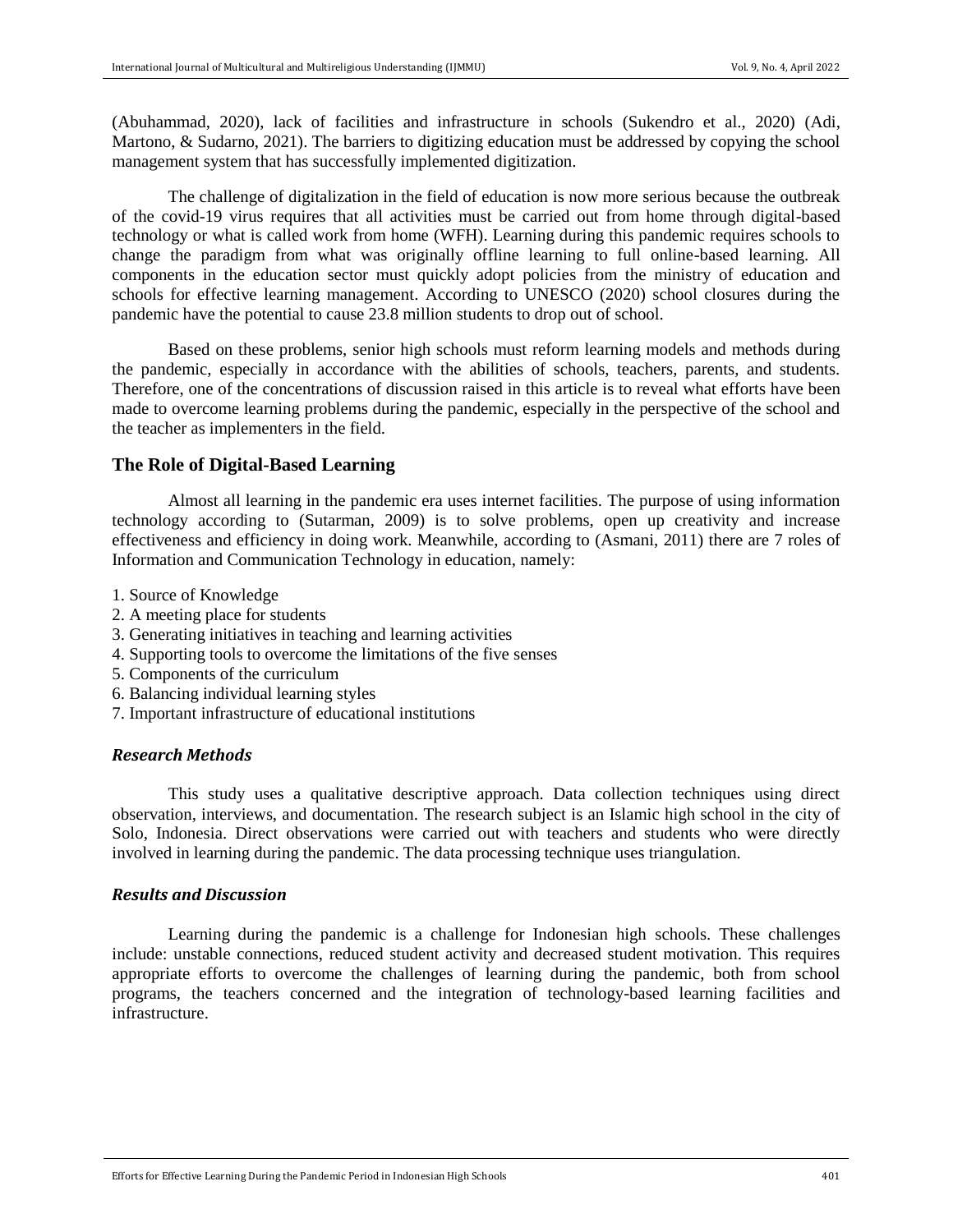

## **School's Efforts To Online Learning**

#### 1. **Internet quota subsidies**,

5 gigabytes of internet subsidies are provided by schools for teachers and students, because quota subsidies from the government sometimes cannot be used in appropriate online learning applications. The provision of internet quota subsidies is an effort to overcome that online learning takes up a lot of quota and burdens some parents and students.

"We distribute internet quota subsidies every month as a facility that can be used by students from the consequences of online-based learning".

With this program, it can minimize students who lack a quota to study so that online learning can still run smoothly. Learning using e-learning tends to take up a very large quota, although it has enormous benefits (Cidral, Aparicio, & Oliveira, 2020).

### **2. Teacher Training,**

Which means that the school provides training for teachers to use innovative technology in learning during the pandemic. Teachers get digital media training that can be done for learning such as optimizing the features of google classroom, google meet, zoom, quiziz, and other interactive media.

*"We received training on the use of any media that can be used to carry out online learning and this direction was given by the principal".*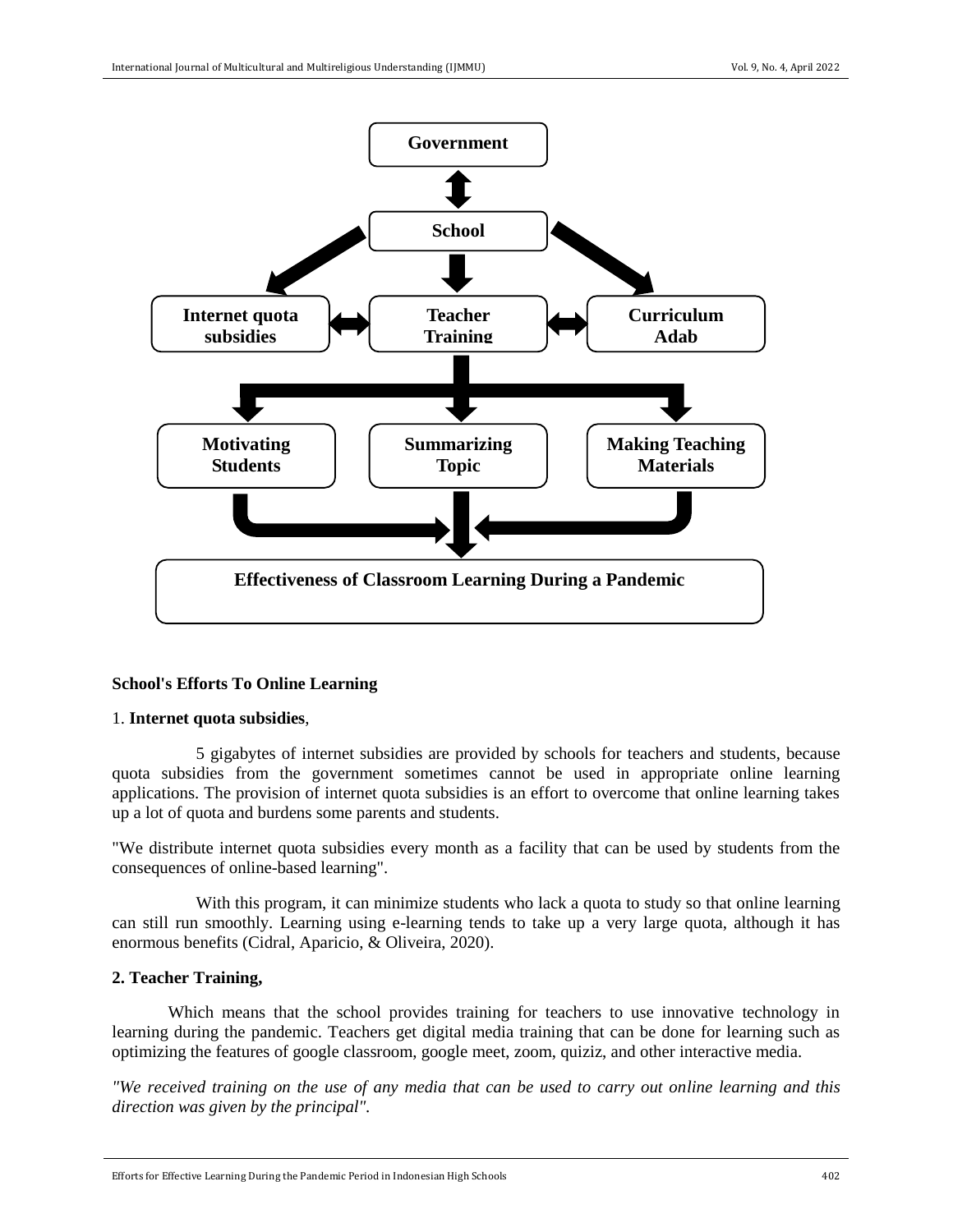This training is not only limited to classroom implementation, but more than that regarding the manufacture of learning media and supporting learning materials for students during the pandemic. Teacher training to understand digital media and technology is very important in the success of online learning (Oyediran et al., 2020) This learning shift requires teachers to always be innovative and is a challenge that must be solved on this occasion (Mishra, Gupta, & Shree, 2020).

## **3. Adab curriculum,**

It's meaning that the school through the homeroom monitors students to fill out and report daily religious activities such as reading the Qur'an, praying 5 times a day, and other sunnah prayers. This adab curriculum serves to balance the knowledge and personality of students in order to become students with good personalities.

*"In our school, we apply the adab curriculum which is useful for shaping students' morale apart from knowledge alone. This adab curriculum is monitored by homeroom teachers such as doing the 5 daily prayers, reading the Qur'an, and praying sunnah."*

The adab curriculum by imitating the behavior of the Prophet Muhammad teaches students to behave politely in carrying out spontaneous actions on the principles of goodness and Islamic law (Herawati & Hermanto, 2020).

#### **4. Following Government Policy,**

Namely in learning in the pandemic era, policies regarding learning often change. This is because the government focuses on public health and suppresses the spread of the COVID-19 virus (Kemendikbud, 2020a). At the beginning of the outbreak of the virus, learning in schools used full online learning (Kemendikbud, 2020b). Then when the conditions have subsided, the learning is carried out using hybrid learning. That is 50% of students enter and 50% of students continue to follow learning from home. The school manages the distribution of the schedule for students who enter school, and provides online facilities.

#### **Teacher's Efforts To Online Learning**

#### **1. Summarizing The Topic,**

This efforts are made to keep learning effective, namely by summarizing the material to be taught. This was done because during the pandemic there were cuts in learning hours. The teacher must be able to ensure that the material chosen is in accordance with the needs of students and is the core material. The teacher stated that:

*"It is true that there are cuts in learning hours during the pandemic. For example, the original 2x meeting became 1x meeting only. This requires us to be selective in choosing and teaching material topics that understand by student."*

### **2. Making Teaching Materials,**

This effort was made to meet the needs of student teaching materials because during the pandemic students could not leave the house and had to rely on an internet connection. This teaching material is in the form of a video made by the teacher and then uploaded to YouTube or Google Classroom. Students who experience internet connection problems in learning via gmeet/zoom, can follow the learning materials on the teaching materials that have been uploaded by the teacher. Teaching materials are generally in the form of learning videos, but some are in the form of modules as student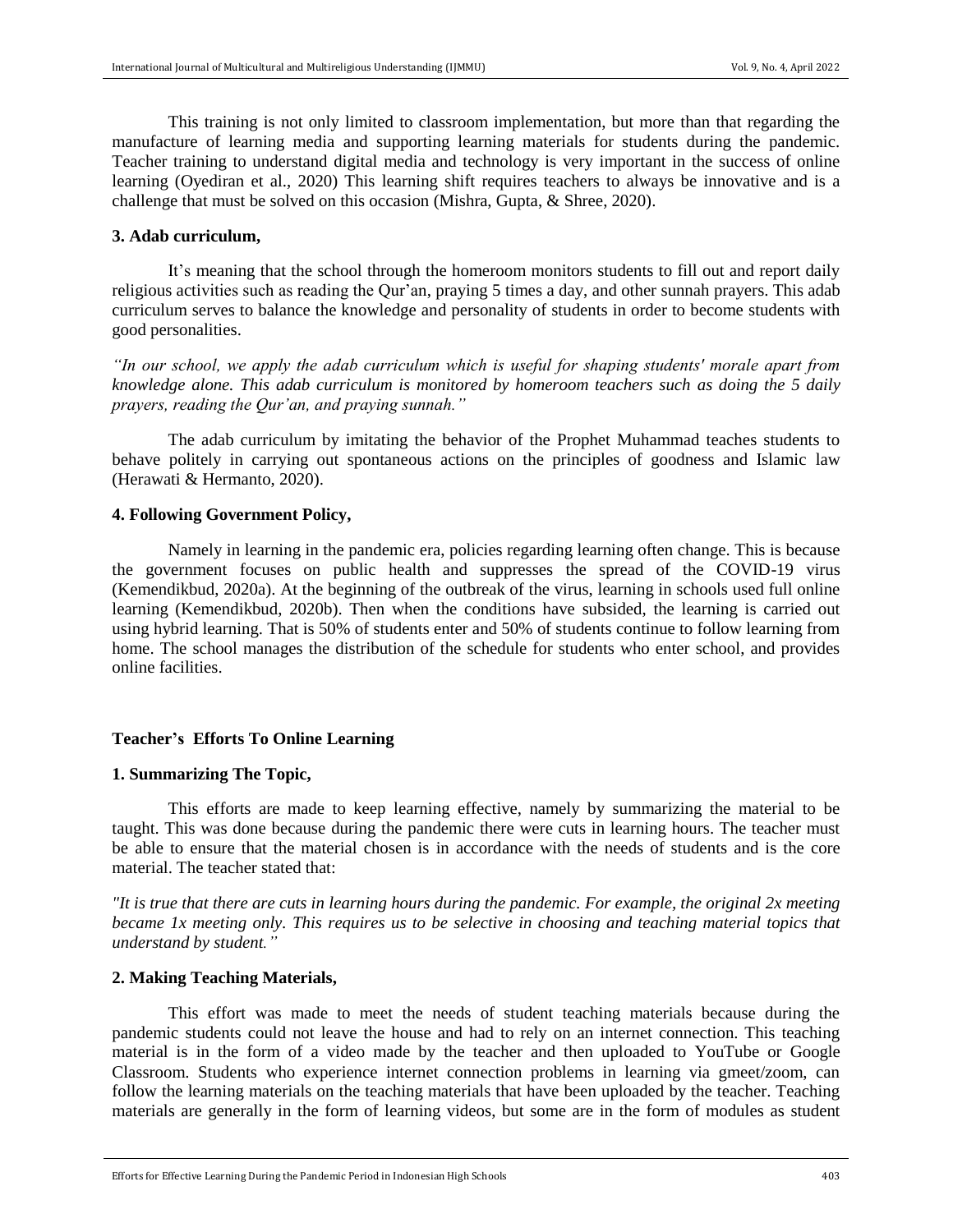learning activity sheets. On the positive side, online learning changes to more innovative learning styles such as sharing screens, using graphics, videos, and learning recordings (Nambiar, 2020).

#### **3. Motivating Students,**

Teachers are an important element in measuring the effectiveness of learning during a pandemic. Students start to get bored when the interaction is just staring at the laptop or cellphone screen. They need support and motivation from the teacher to keep the spirit of learning even though they cannot meet in person. Students need a conducive system and encourage a shift to a new paradigm of virtual learning systems (Maqsood et al., 2021)

## *Conclusion*

Based on the exposure of the results found, the conclusion obtained is that efforts to handle learning during a pandemic must be carried out holistically both from the government through the Ministry of Education and Culture, schools, and teachers in particular. The government's role is quite appropriate by loosening the material taught in accordance with the infrastructure capabilities of each school. The school tries to keep learning effective with 3 main programs, namely, internet quota subsidies, adab curriculum, and most importantly training for teachers. Last but not least is the effort made by the teacher. As for the efforts that have been made, namely, summarizing topics according to student needs, increasing teaching materials that can be used by students, and still motivating students to excel. All of these efforts have been carried out well, and are running effectively, but the effectiveness of learning during the pandemic is still below the effectiveness of face-to-face learning.

## *References*

- Abuhammad, S. (2020). Barriers to Distance Learning During The COVID-19 Outbreak: A Qualitative Review From Parents' Perspective. *Heliyon*, *6*(11), e05482. https://doi.org/10.1016/j.heliyon.2020.e05482
- Adi, P. W., Martono, T., & Sudarno, S. (2021). Pemicu Kegagalan Pada Pembelajaran di Sekolah Selama Pandemi di Indonesia (Suatu Studi Pustaka). *Research and Development Journal of Education*, *7*(2), 464–473.
- Asmani, J. . (2011). *Tips Efektif Pemanfaatan Teknologi dan Informasi Dalam Dunia Pendidikan*. Yogyakarta: Diva Press.
- Cidral, W., Aparicio, M., & Oliveira, T. (2020). Students' long-term orientation role in e-learning success: A Brazilian study. *Heliyon*, *6*(12), e05735. https://doi.org/10.1016/j.heliyon.2020.e05735
- Herawati, H., & Hermanto, H. (2020). Internalisasi Nilai Adab Rasulullah SAW Sebagai Pangkal Dari Ilmu Pengetahuan Dalam Mendidik Anak Sejak Usia Dini. *Pena Kreatif: Jurnal Pendidikan*, *9*(2), 83–89.
- Kemendikbud. (2020a). *SE Mendikbud: Pembelajaran Secara Daring dan Bekerja Dari Rumah Untuk Mencegah Penyebaran Covid-19*. Jakarta. Retrieved from https://www.kemdikbud.go.id/main/blog/2020/03/se-mendikbud-pembelajaran-secara-daring-danbekerja-dari-rumah-untuk-mencegah-penyebaran-covid19
- Kemendikbud. (2020b, September 3). Kebijakan Kemendikbud di Masa Pandemi. *Kementerian Pendidikan Dan Kebudayaan*. Retrieved from https://gtk.kemdikbud.go.id/read-news/kebijakankemendikbud-di-masa-pandemi

Efforts for Effective Learning During the Pandemic Period in Indonesian High Schools 404